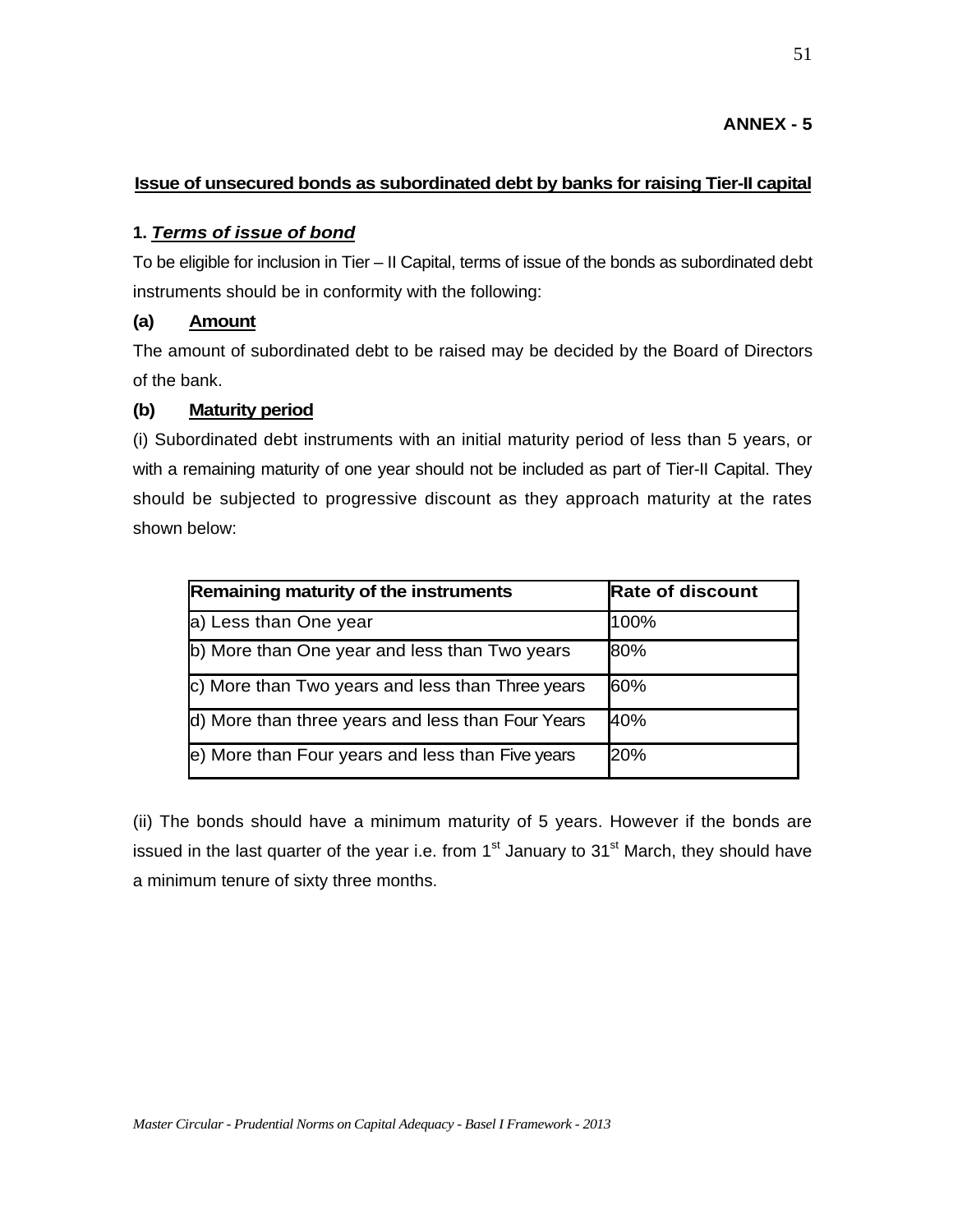# **(c) Rate of interest**

The coupon rate would be decided by the Board of Directors of banks.

### **(d) Options**

Subordinated debt instruments shall not be issued with a 'put option' or 'step-up option'. However banks may issue the instruments with a call option subject to strict compliance with each of the following conditions:

- (i) Call option may be exercised after the instrument has run for at least **five years**; and
- (ii) Call option shall be exercised only with the prior approval of RBI (Department of Banking Operations & Development). While considering the proposals received from banks for exercising the call option the RBI would, among other things, take into consideration the bank's CRAR position both at the time of exercise of the call option and after exercise of the call option.

### **(e) Other conditions**

- (i) The instruments should be fully paid-up, unsecured, subordinated to the claims of other creditors, free of restrictive clauses and should not be redeemable at the initiative of the holder or without the consent of the Reserve Bank of India.
- (ii) Necessary permission from Foreign Exchange Department should be obtained for issuing the instruments to NRIs/ FIIs.
- (iii) Banks should comply with the terms and conditions, if any, set by SEBI/other regulatory authorities in regard to issue of the instruments.

### **2. Inclusion in Tier II capital**

Subordinated debt instruments will be limited to 50 per cent of Tier-I Capital of the bank. These instruments, together with other components of Tier II capital, should not exceed 100% of Tier I capital.

#### **3. Grant of advances against bonds**

Banks should not grant advances against the security of their own bonds.

### **4. Compliance with Reserve requirements**

The total amount of Subordinated Debt raised by the bank has to be reckoned as liability for the calculation of net demand and time liabilities for the purpose of reserve requirements and, as such, will attract CRR/SLR requirements.